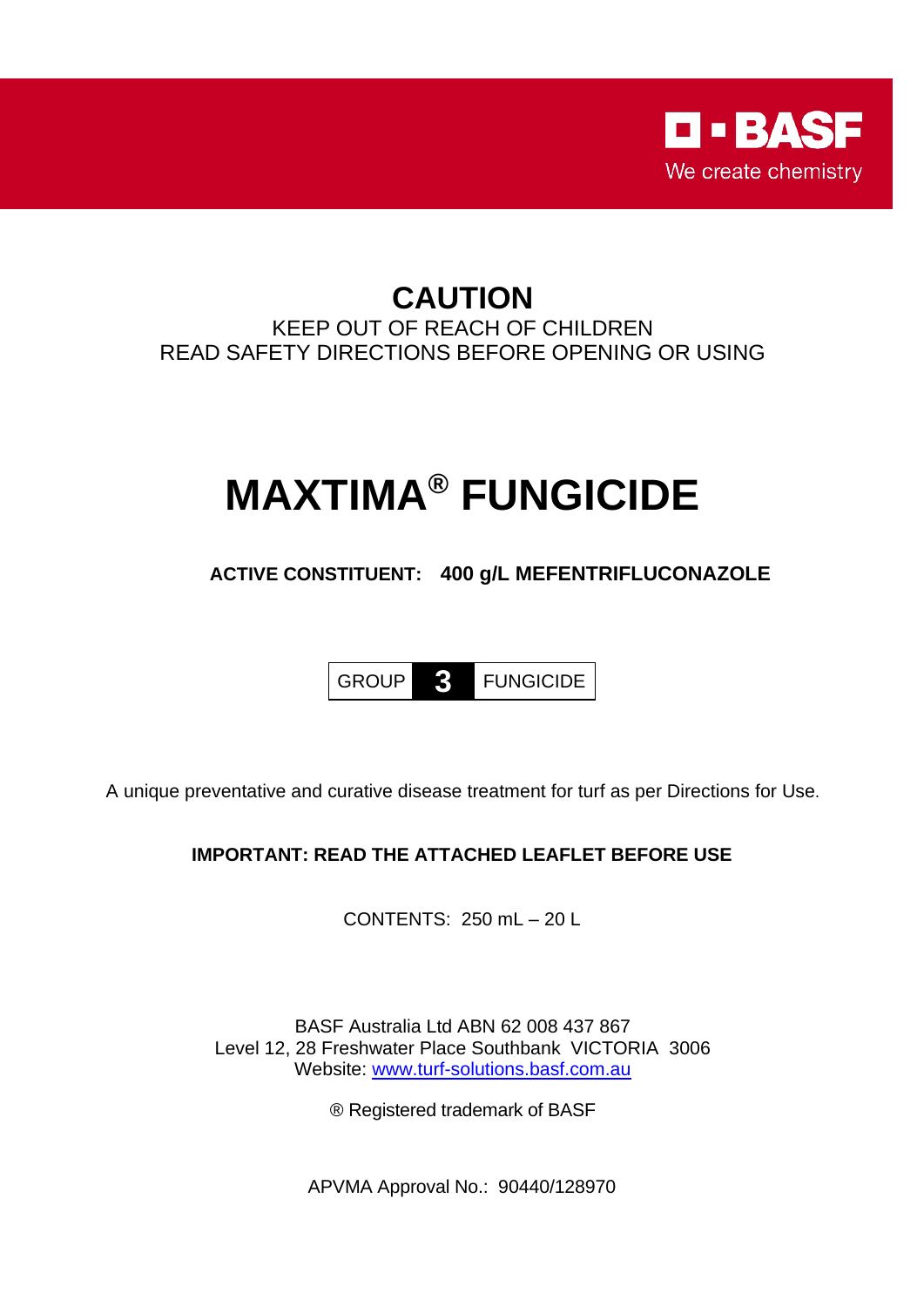#### **DIRECTIONS FOR USE**

#### **RESTRAINTS**

DO NOT apply by aircraft.

DO NOT apply to water-logged soil

DO NOT apply if heavy rains or storms are forecast within 3 days.

DO NOT irrigate to the point of field runoff for at least 3 days after application.

DO NOT apply more than a total of 10 L of Maxtima/ha/year.

DO NOT apply more than 2 sequential applications of Maxtima, then alternate to another effective non-group 3 fungicide before reapplying Maxtima.

DO NOT use this product through any type of irrigation system.

#### **SPRAY DRIFT RESTRAINTS**

Specific definitions for terms used in this section of the label can be found at apvma.gov.au/spraydrift.

DO NOT allow bystanders to come into contact with the spray cloud.

DO NOT apply in a manner that may cause an unacceptable impact to native vegetation, agricultural crops, landscaped gardens and aquaculture production, or cause contamination of plant or livestock commodities, outside the application site from spray drift. The buffer zones in the buffer zone table below provide guidance but may not be sufficient in all situations. Wherever possible, correctly use application equipment designed to reduce spray drift and apply when the wind direction is away from these sensitive areas.

DO NOT apply unless the wind speed is between 3 and 20 kilometres per hour at the application site during the time of application.

DO NOT apply if there are hazardous surface temperature inversion conditions present at the application site during the time of application. Surface temperature inversion conditions exist most evenings one to two hours before sunset and persist until one to two hours after sunrise.

DO NOT apply by a boom sprayer unless the following requirements are met:

- Spray droplets are not smaller than a MEDIUM spray droplet size category.
- Minimum distances between the application site and downwind sensitive areas (see following table titled "Buffer Zones for Boom Sprayer") are observed.

| <b>Application</b> | height<br>above<br><b>Boom</b>          | <b>Mandatory downwind buffer zones</b> |                |                   |                   |            |  |
|--------------------|-----------------------------------------|----------------------------------------|----------------|-------------------|-------------------|------------|--|
| rate               | the target canopy                       | <b>Bystander</b>                       | <b>Natural</b> | <b>Pollinator</b> | <b>Vegetation</b> | Livestock  |  |
|                    |                                         | areas                                  | aquatic areas  | areas             | areas             | areas      |  |
|                    | Up to $2.5$ L/ha $\vert 0.5$ m or lower | 0 metres                               | 20 metres      | 0 metres          | 0 metres          | 140 metres |  |
|                    | 1.0 m or lower                          | 0 metres                               | 60 metres      | 0 metres          | 10 metres         | 350 metres |  |
|                    | Up to 1.8 L/ha $\vert$ 0.5 m or lower   | 0 metres                               | 15 metres      | 0 metres          | 0 metres          | 80 metres  |  |
|                    | 1.0 m or lower                          | 0 metres                               | 50 metres      | 0 metres          | 5 metres          | 325 metres |  |

#### **Buffer Zones for Boom Sprayers**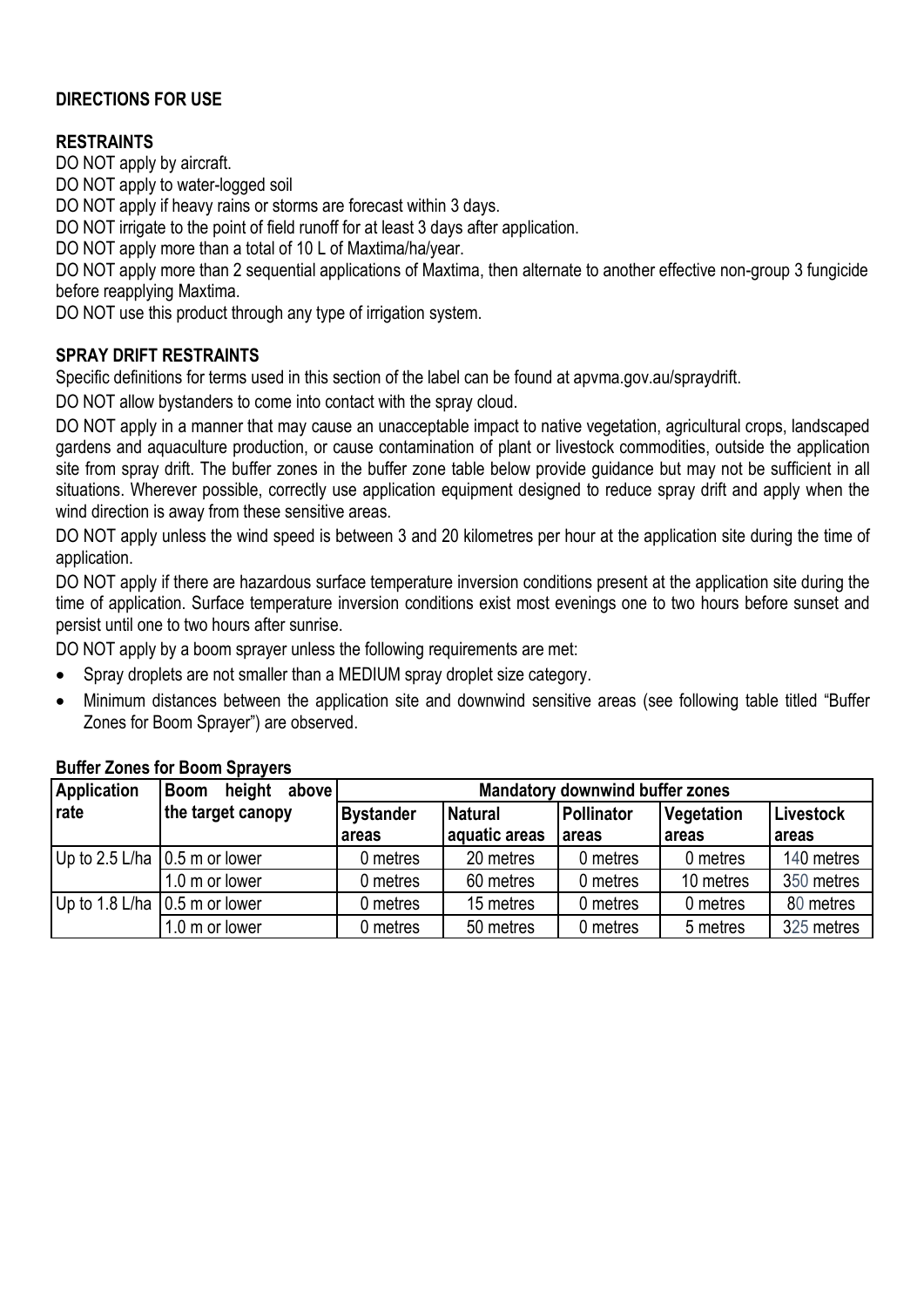| <b>SITUATION</b> | <b>DISEASE</b>                                                           | <b>RATE</b>             | <b>WATER</b><br><b>VOLUME</b>                | <b>APPLICATION</b><br><b>INTERVALS</b><br>(days) | <b>CRITICAL COMMENTS</b>                                                                                                                                       |
|------------------|--------------------------------------------------------------------------|-------------------------|----------------------------------------------|--------------------------------------------------|----------------------------------------------------------------------------------------------------------------------------------------------------------------|
| Turf             | Anthracnose<br>(Colletotricum<br>graminicola)                            | $1.25 - 1.8$<br>L/ha    | Preventative<br>Treatments:<br>400-1600 L/ha | 14                                               | Apply prior to fungal infection or in early<br>stages of disease development.                                                                                  |
|                  | Brown patch, Large<br>patch and Brown<br>ring patch<br>(Rhizoctonia spp) | $1.8 - 2.5$<br>L/ha     | Curative<br>Treatments:<br>600-2000 L/ha     | 14                                               | Apply prior to fungal infection or in early<br>stages of disease development.                                                                                  |
|                  | Dollar spot<br>(Sclerotinia<br>homeocarpa)                               | $\overline{1}$ .25 L/ha |                                              | 14-28                                            | Apply prior to fungal infection or in early<br>stages of disease development. Use<br>shorter application intervals when<br>prolonged disease conditions exist. |
|                  | Spring Dead Spot<br>(Ophiosphaerella<br>spp)                             | $1.8 - 2.5$<br>L/ha     |                                              | $21 - 28$                                        | Apply when conditions are favourable for<br>fungal infection, or in early stages of<br>disease development.                                                    |
|                  | Take-all patch<br>(Gaeumannomyces<br>graminis f. sp.<br>avenae)          | 2.5 L/ha                |                                              | 28                                               | Apply prior to fungal infection or in early<br>stages of disease development.                                                                                  |
|                  | Take-all root rot<br>(Gaeumannomyces<br>graminis f. sp.<br>graminis)     |                         |                                              |                                                  |                                                                                                                                                                |

#### **NOT TO BE USED FOR ANY PURPOSE, OR IN ANY MANNER, CONTRARY TO THIS LABEL UNLESS AUTHORISED UNDER APPROPRIATE LEGISLATION**

#### **GENERAL INSTRUCTIONS**

MAXTIMA FUNGICIDE has been tested across a range of turf grass species and has been demonstrated not to cause injury. However, due to the variability in turf grass species, tank mixes and application techniques, it is recommended that a small test area (under similar conditions to the broader area) be treated first and effects monitored for 14 days.

#### **APPLICATION**

Good disease control requires even coverage. For control of root diseases, application at first signs of disease emergence in sufficient water volume to penetrate the root zone is critical. Application should be made using sufficient water to ensure even coverage. Lower water rates can be used for foliar diseases. For soil and root based disease control, higher water rates are recommended.

#### **RESISTANCE WARNING**

#### **GROUP 3 FUNGICIDE**

MAXTIMA FUNGICIDE is a member of the DMI group of fungicides. For fungicide resistance management, the product is a Group 3 fungicide. Some naturally occurring individual fungi resistant to MAXTIMA and other Group 3 fungicides may exist through normal genetic variability in any fungal population. The resistant individuals can eventually dominate the fungal population if these fungicides are used repeatedly. These resistant fungi will not be controlled by MAXTIMA or other Group 3 fungicides, thus resulting in a reduction in efficacy and possible yield loss. Since the occurrence of resistant fungi is difficult to detect prior to use, BASF Australia Ltd accepts no liability for any losses that may result from the failure of this product to control resistant fungi.